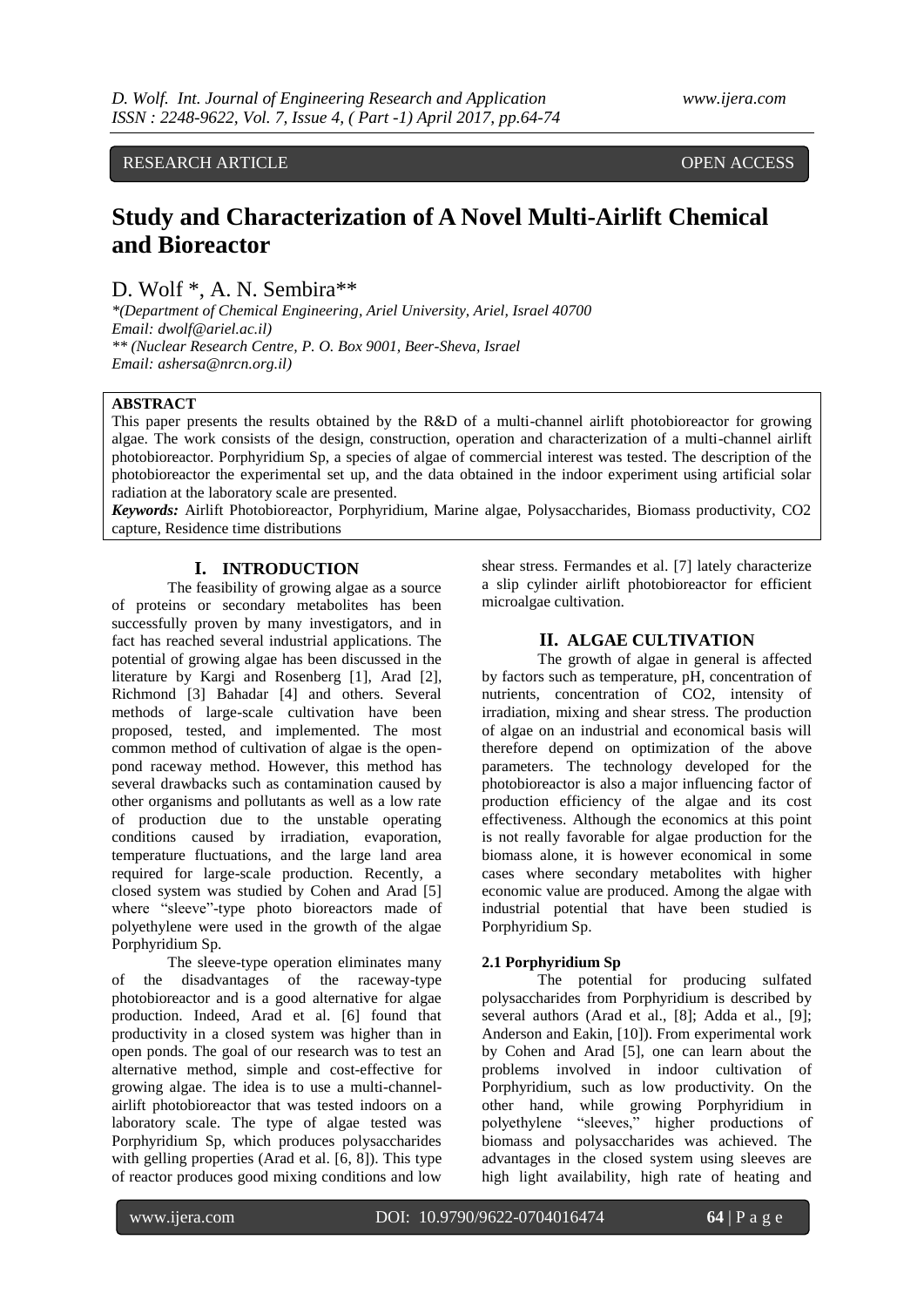cooling, improved mixing, reduced contamination, reduced evaporation, and reduced salinity fluctuations. More details on Porphyridium and outdoor cultivation of algae are given by Goldman [11] and Fuentes-Grunewald [12].

# **2.2 Airlift Reactors**

The process of moving material using the airlift principle is quite common in fluid-flow operations. However, in the last 30 years, the airlift principle has also been applied in chemical and biological reaction processes. The airlift-type photobioreactor has gained wide acceptance as an efficient operating unit and is frequently replacing classical stirred tank reactors (STR). The airlift reactor offers good mixing conditions and increased mass transfer for nutrients and gases. The singlechannel airlift reactor commonly studied comprises a riser, a downcomer, a base, and a separator for the gases from the liquid medium. After separation, the gases leave the system while the medium phase comprising biomass and nutrients is recirculated through the downcomer and returns to the riser. Fig. 1 presents an illustration of a typical airlift reactor.



Merchuk and Siegel [13] have reviewed the characteristics of the single-channel airlift bioreactor and its mode of operation. A complete state-of-theart discussion on these reactors as well as existing data on their performance is found in the book by Chisti [14].

#### **2.3 Objectives and significance**

From an analysis of the need of the photosynthetic processes and the potential of the existing airlift-type bioreactors, we have developed and tested a new type of multi-channel airlift photobioreactor by growing algae of the Porphyridium species. A typical air-lift reactor is shown in fig. 2.



The objective in the development of this multi-channel airlift photobioreactor was to obtain a more efficient and cost-effective unit operation in the production of algae. This unit operation requires very little energy other than solar radiation. It also uses low-grade water, simple nutrients, and land unsuitable for other agricultural uses.

Even in places where land is relatively expensive, the proposed photobioreactor would utilize land more efficiently due to its vertical growing method, in contrast to horizontal algae cultivation by ponds, thus significantly reducing land requirements. As a closed system, the algae are protected from contamination and the environment is protected from odors. The proposed photobioreactor also can be operated in batch mode, in continuous mode, or in cascade mode. Therefore the R&D work described here has practical significance in that it could increase the efficiency of algae growth in absolute terms and on a unit land area basis.

## **2.4 Extent of illumination**

In the commonly used raceway-type pond, the liquid is approximately 30 cm deep although solar radiation is absorbed in the first few centimeters of the liquid (Ben Amotz & Avron, [15]). This is the case because the paddle-wheel type of mixer, usually requires a minimum amount of liquid height in order to obtain good mixing. This means that the ratio of the volume of the liquid in the pond to the irradiation area of the pond is 300  $L/m<sup>2</sup>$ . The sleeve-type photoreactor also competes favorably with pond-type reactors, and a sleeve of 10 cm diameter and 1 m length has a hold-up of 7.85 L and an area for irradiation of 0.16 which is 49  $L/m<sup>2</sup>$  of irradiation area.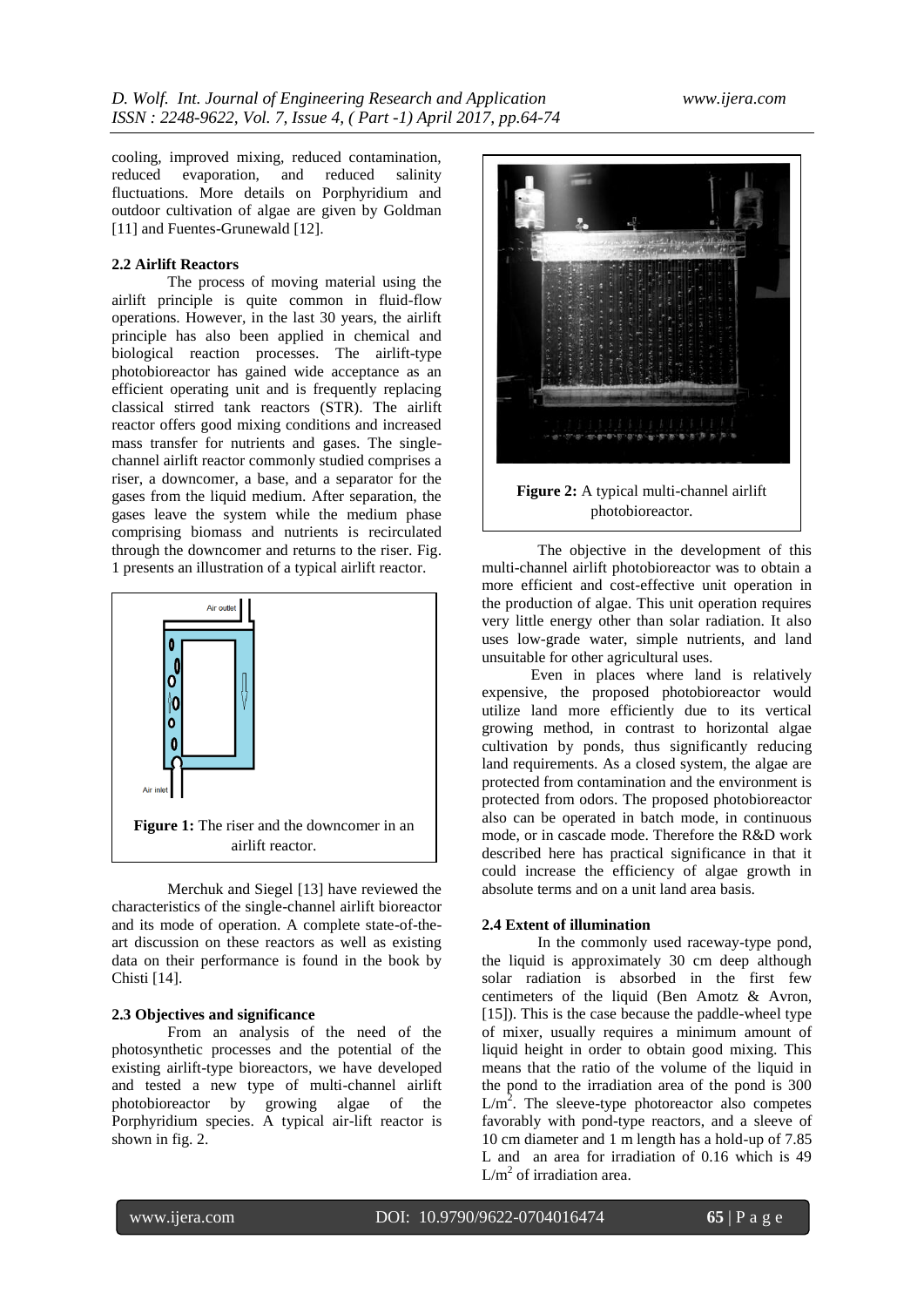The next comparison would be the amount of irradiation that can be obtained from one square meter of land, by the pond-method and by the proposed photobioreactor. Irradiation for one square meter of pond area is, of course, one square meter, and a hold-up of 300 liter. Assuming that we only place two reactors per square meter of land, each two meters high, one meter wide and 5 cm dip, the irradiation area would be  $8 \text{ m}^2 (2 \text{ m}^2)$  on each side of the reactors), with a liquid holdup of 200 L, which is  $25$  L/m<sup>2</sup> of irradiated area. Of course different dimensions of our reactor would give different volumes per square meter of irradiation area but yet competitive with the other photoreactors.

# **III. DESCRIPTION OF THE MULTI-CHANNEL AIRLIFT PHOTOBIOREACTOR**

The experimental photobioreactor used is of the airlift type with multiple channels and flow loops and a large ratio of irradiation area per medium volume. This multi-channel airlift photobioreactor was constructed of parallel and transparent plastic sheets, connected by partitions at equal distances, forming a honeycomb pattern, as shown in Fig. 3.



**Figure 3:** Schematic of the photobioreactor with two rows of channels.

(1) Air inlet enriched with  $CO<sub>2</sub>$ . (2) Gas bubbling in the riser. (3) Riser. (4) Downcomer. (5) Gas separator. (6) Medium nutrients and algae. (7) Gas outlet. (8) Separating plate.

This unit is constructed of three parts: the panel, the base, and the separator. The main part, which is the panel, is commercially available. These panels can be obtained in different shapes and sizes or can be fabricated according to any desired specification.

These were among the incentives to develop such a photobioreactor. Two types of reactors were built and tested. Type A has two parallel plates of transparent plastic with partitions between them and the flow in the risers and downcomers are in the same plane. Type B has three parallel plates with partitions between every two plates so that one can design the risers and downcomers in a variety of ways. The concept of the multi-channel airlift photobioreactor and the types tested is shown schematically in Figure 4.



The lower part of the reactor, the base, is a manifold connecting all the channels of the airlift photobioreactor is shown in figure 5.

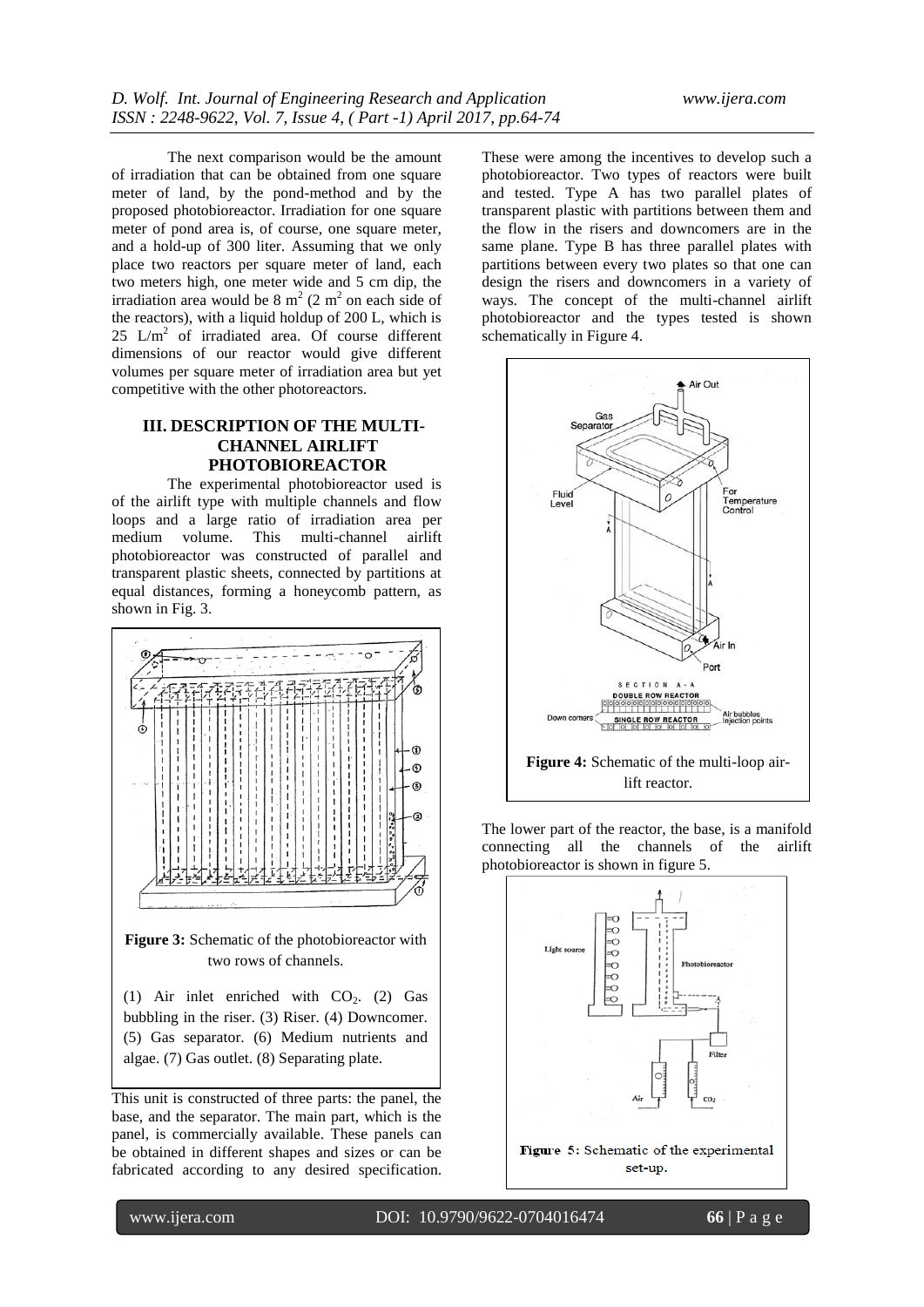Another "manifold" is the separator, which separates the gases from the liquids or slurries. Perforated pipes inserted in the base i.e. a gas distributor manifold along the lower part of the wall of the reactor serve as air spargers for the airlift risers. The configuration of the holes in the pipes or gas distributor manifold, determines which channels are risers and which are downcomers. The number of holes also determine the ratio of risers to downcomers. The ratio of 1:1 that we presently used is not necessarily the optimum condition, and the multi-channel airlift photobioreactor can change this ratio based on the requirements of the mixture and the mass transfer conditions of the system. The height of the photobioreactor can vary and depends on the properties of the fluids used in the reactor. For example, for high viscosities, densities or concentrations of solid particles, the optimum height may be different that for lower viscosities, densities, or concentrations of solid particles. These physical properties may also affect the desired ratio between the number of risers and downcomers in the photobioreactor. Ports for inlet and outlet flow are either at the base, at the separator, or at both ends. Heating and cooling elements can be added for proper temperature control.

The need for temperature control is because in systems that depend on solar radiation, reactions are slower in the morning until the temperature of the medium rises to the proper temperature and irradiation increases. Later in the day, the system may need cooling if the temperatures are too high, or heating when the sun goes down and cooling occurs. Similar reasoning could be when there are season changes. A heat exchanger installed in the separator can supply appropriate temperature control and thus increase production efficiency.

The operation of a multi-channel airlift photobioreactor starts by feeding air first into the reactor at a low flow rate, and then the nutrient medium is slowly added. The liquid in the separator is maintained at a level that minimizes the entrainment of bubbles in the downcomers. The air should pass through a humidifier to avoid excessive evaporation from the reactor by the air stream. Distilled water is added using a liquid level control system that maintains the fluid in the reactor at a constant level. A filter on the air line is used to eliminate dust, microbes and oil droplets from the air. A stream of  $CO<sub>2</sub>$  is added to the stream of air in order to increase  $CO<sub>2</sub>$  concentration and thus increase the reaction rate.

In order to use the multi-channel airlift bioreactor for photosynthetic reactions, the reactor should be constructed of transparent materials. Glass would be the obvious choice, but its cost and fragility work in favor of transparent plastic materials. Plastic materials that can be used are all

available on the market and have no unfavorable effects on the biological material in the reactor. Also the light transmissivity, or resistivity to UV radiation can be selected on the cost basis only.

## **Reactor development**

The first stage in this work was the reactor development. Four types of multi-channel airlift photobioreactors were designed, constructed, and installed in our laboratory in order to test the technical feasibility of these types of reactors.

# **IV. EXPERIMENTAL**

#### **4.1 Reactor with one row of channels in series – REC1**

REC 1, the first reactor to be tested, had one row of serial-attached channels, that is, all channels were on the same plane, with one riser for every two neighboring downcomers. Reactor dimensions were 40 cm L (length), 35 cm H (high), and 0.7 cm W (width). Of the total 57 channels, 19 were risers and 30 were downcomers. Channel dimensions were 0.7 by 0.7 cm. The separator was 5 cm high, 1.5 cm wide, and 45 cm long. The active holdup of this reactor, including the separator, was 830 ml.

In the lower manifold, needles were inserted into the risers for gas supply and each needle had a two-way valve, thus enabling the gas flow to strop if the riser was to be changed to a downcomer. This arrangement enabled us to change the ratio of risers and downcomers at will.

However, this type of gas inlet proved to be cumbersome in design and operation, and was not justified at this stage of the research and development. Therefore, a second type of reactor was designed and constructed.

## **4.2. Reactor with two rows of serial-attached channels – REC2**

The second reactor tested, REC2, was constructed of two rows of serial-attached channels, as shown in Figure 3. This reactor, which was 47 cm long, had two rows of 23 channels each. The dimensions of each channel were 0.7 by 2.0 cm. The height of the reactor was 48.0 cm. In the lower manifold there was a stainless steel perforated pipe beneath the row of channels that were risers. The second row of channels was designated as the downcomers. The gas separator was 12 cm high, 5.3 cm wide, and 57 cm long. Normally, the liquid level in the separator was approximately 6 cm. The total liquid holdup under normal operating conditions was  $4 L$ 

#### **4.3. Reactor with two rows of serial-attached channels – REC3**

A third reactor, REC3, was constructed with the same structure as REC2 but was 48.0 cm long, 67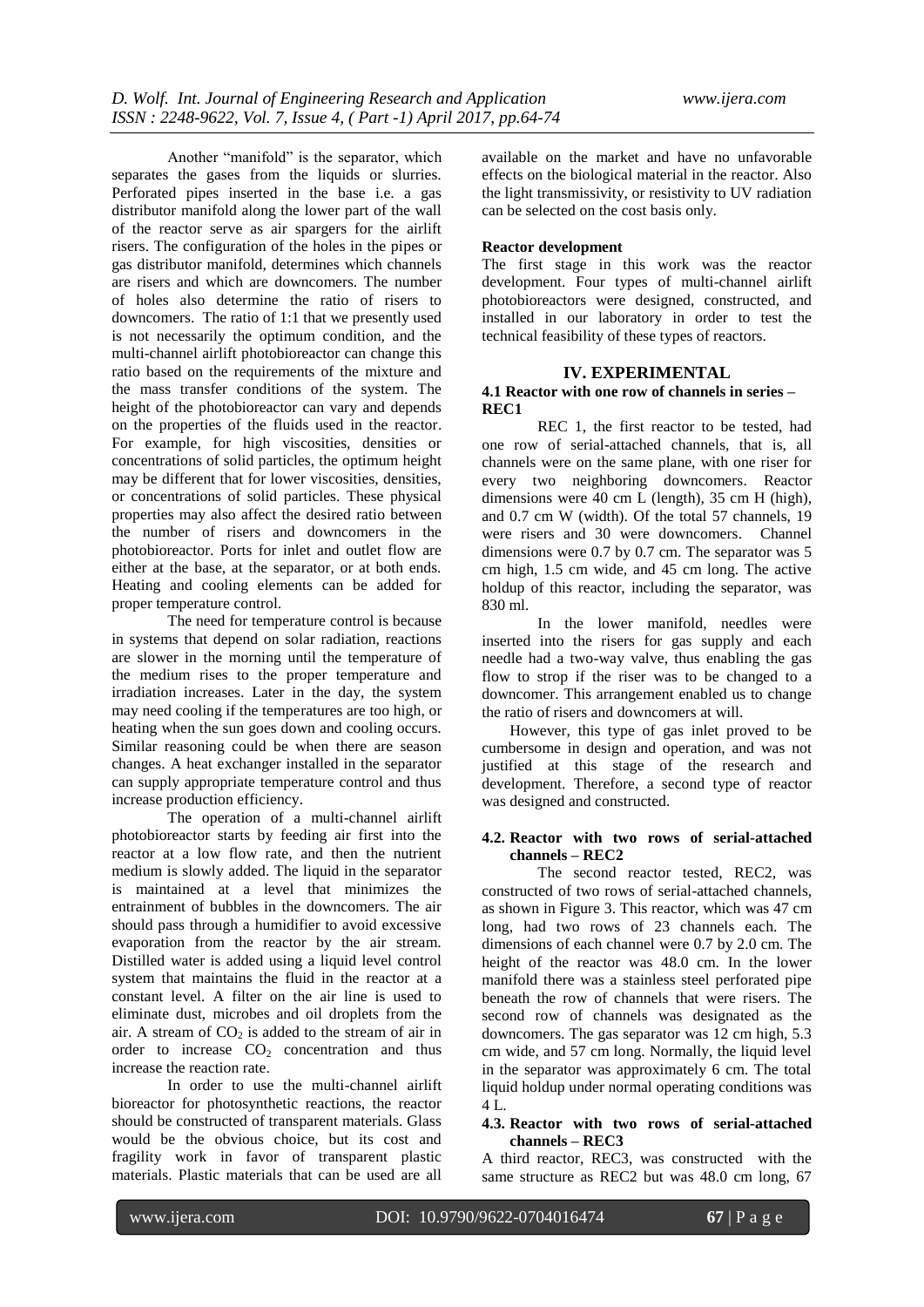cm high, and had two rows of 24 channels each. The separator was 12.5 cm high, 8 cm wide, and 59 cm long. These changes made the holdup of the reactor at operating conditions to be 8 L.

REC3 also had a perforated pipe for the air flow into the risers but it was made of PVC. Due to the flexibility of the pipe, it was not stable and was replaced by a stainless steel pipe.

# **4.4. Reactor with two rows of serial-attached channels – REC4**

After gaining experience with the three previously described reactors, an improved type of reactor, REC4, was constructed and finally adopted for this R&D work. The channels have the same dimensions as REC2 and REC3. The width of the reactor is 48.8 cm, the height is 57 cm, with 24 channels per row. The separator is 13 cm high, 65 cm long, and 9.7 cm wide. The main modification in this reactor was the air inlet system. A manifold was attached on the side of the channels designated as risers, approximately 10 cm from the bottom, and small holes were drilled into the wall of the risers. This type of air supply system proved to be simpler in construction and more reliable in operation. This type of system is schematically shown in Figure 4.

#### **4.5. Light sources**

Three types of light sources of varying density and number of bulbs were prepared. The first light source, Sun 1, was constructed of 4 bulbs and was suitable for REC1 and REC2. The bulbs were Osram daylight-type cool-white fluorescent lamps and were 20W each. The second light source, Sun 2, was constructed of 8 bulbs and was suitable for all the reactors, and had the same light intensity per unit area as Sun 1. The third light source built so far was Sun 3, which was constructed of 16 bulbs and thus the light intensity was per unit area of light source. The bulbs were of the same type as those used in Sun 1 and Sun 2.

#### **4.6. Shake-down experiments**

In the shake-down operation stage, several experiments were conducted to test the operability of the multi-channel airlift system and its ability to serve as a photobioreactor in the process of growing algae. In the shake-down stage, all experiments involved growing Porphyridium in an artificial seawater medium. Air was supplied to the system using a rotameter with a maximum flow rate of 136 cc/min.

In these preliminary experiments, we used reactor REC1 and light source Sun 1. The experiments were conducted without the addition of  $CO<sub>2</sub>$  and thus pH increased from around 7 to around 9, except when contamination occurred and pH decreased to around 6.0. The experiments were

frequently terminated due to various technical issues.

An appropriate flow rate of air had to be found so that the algae would not settle due to a low flow rate of air and prevent excessive foaming caused by a large flow rate of air.

Even during these preliminary experiments, significant growth of algae was obtained as well as polysaccharide production. The dissolved polysaccharide production. The dissolved polysaccharide was between 0.4-0.6 mg/ml, with a production rate of 0.05 mg/ml per day. However, contamination was also encountered in several experiments, and the significance of sterile operating conditions was determined. Sterilization was achieved by circulating a mixture of 70 wt. % alcohol and 30 wt. % water through the system for about 24 hours, and then rinsing three times with distilled and sterilized water.

These experiments, with low light intensity and no addition of  $CO<sub>2</sub>$ , already demonstrated the potential of this type of reactor. However, since the effect of increased light intensity on the growth of algae and polysaccharides is very significant, another set of experiments were conducted with high light intensity and addition and CO<sub>2</sub>. Reactor REC2 was constructed and used in this new series of experiments. A rotameter with a maximum flow rate of 21 ml/min was also used to control the  $CO<sub>2</sub>$  flow rate. During the winter season, a heating element was inserted into the separator to control the temperature at  $25^{\circ}$ C. Porphyridium Sp. with artificial sea water (ASW) was used once again as the medium, and prepared according to Jones et al. [16].

Before any experimental run, the reactor was cleaned and then filled with ASW to the appropriate level to allow the addition of inoculum before the final level in the separator was achieved. Daily measurements of temperature, pH, light transparency, and cell counts were performed. The initial cell concentration was prepared in the range of 2-3x10<sup>6</sup> cells/ml. Samples were also taken to determine the polysaccharides in the medium and the cells.

The results of the shake-down experiments proved the operability of the reactor, but several problems emerged and required solutions. As the production of the polysaccharides started, especially in the stationary stage, foaming occurred in the system. Addition of an antifoam reduced foaming but also reduced the growth rate of the algae. Several technical modifications were introduced in the exit lines of the gas to prevent overflow of the foam and the cells that were carried with the foam.

Sterile operating conditions were needed as contamination was quite common. Several shakedown runs were successful, and at their conclusion we were ready to operate the reactor with confidence. Cell concentration of  $5x10^7$  cells/ml or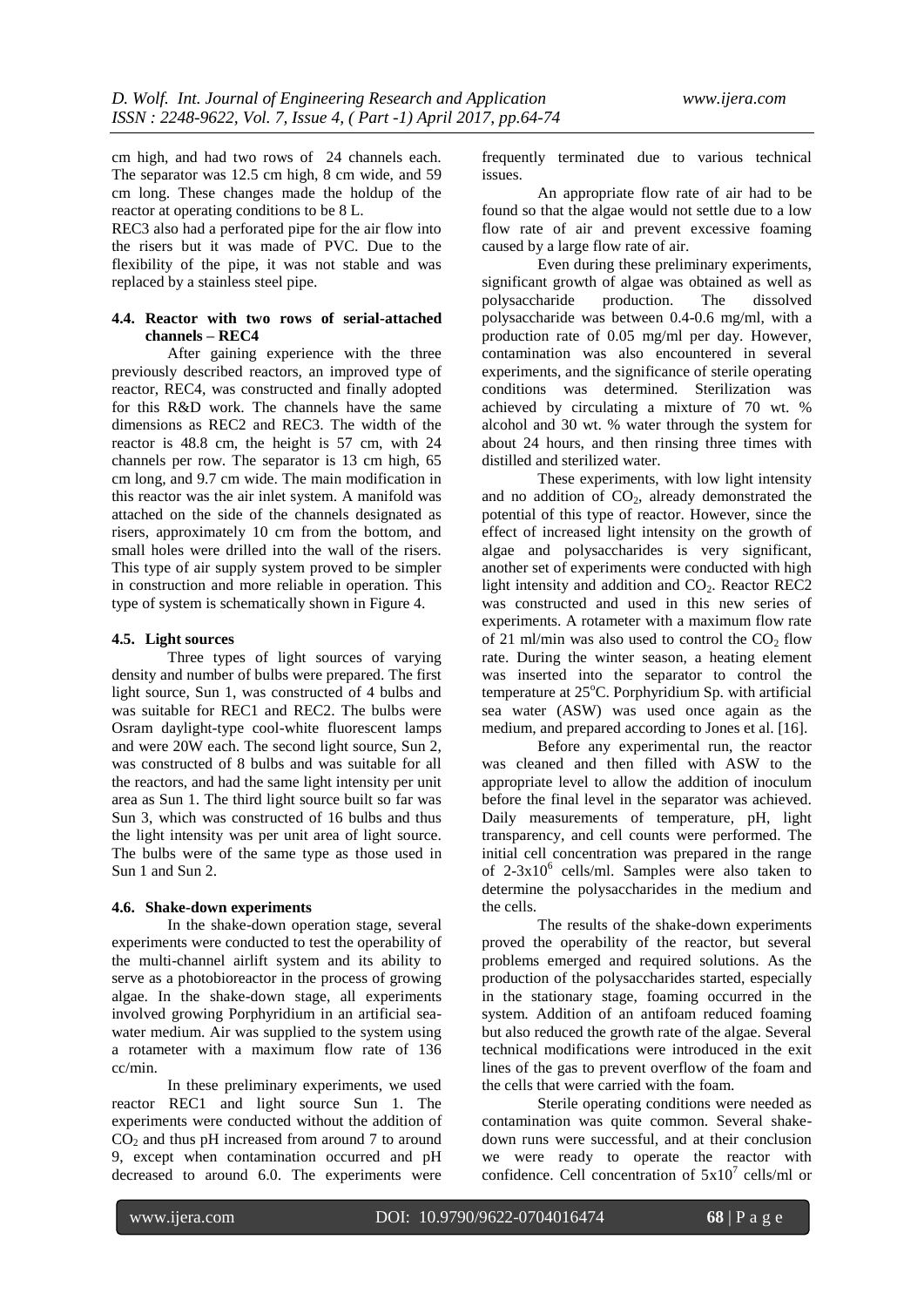higher was achieved when the stationary phase was reached. Addition of 200-300 ml of distilled water per 24 hours was also required due to evaporation.

It was found that a good correlation exists between the light transparency through the reactor and the cell concentration in the reactor.

#### **4.7. Experimental work**

The reactors, its auxiliaries, and control units were tested for proper operating conditions until good operability was achieved. A diagram of the experimental set-up was shown in Fig. 4. The experiments were conducted with (a) Porphyridium Sp. of type UTEX 637 [8]. Periodic tests were conducted on the biomass, the secondary metabolites, and the conditions of the nutrients.

The experimental work consisted in growing algae in the photobioreactor and analyzing the results. Cell counts were performed daily for the algae in order to obtain the growth rate in this reactor. Polysaccharides in the cells and in the medium were analyzed. Light transmission through the reactor walls were measured daily on the wall opposite the light source. A Li-Cor light meter type Li-170 with Li-200 S probe was used to measure light intensity.

Operating conditions were monitored and recorded. Data were taken under various operating conditions. Distilled water was always added to make up for evaporation losses.

All experiments reported here were conducted in the laboratory with artificial light supplied continuously, 24 hours a day.

Experiments with Porphyridium Sp. were conducted in both, batch mode and continuous mode. The inoculum of the Porphyridium into the photobioreactor, which was prepared in a 300 ml glass column of 6 cm in diameter, was calculated so that the initial concentration was  $2-4x10^6$  cells/ml. As noted above, the medium was ASE, prepared according to Jones et al. [16]. Details on the preparation of the medium and the analytical procedures were obtained from Arad [17]. In each case we added  $CO<sub>2</sub>$  to the stream of air supplied to the photobioreactor.

The cells were counted everyday using a microscope. The stationary phase was achieved in approximately 6 days. The quantity of polysaccharides in cell walls and in the medium was obtained using the method described by Adda et al. [8]. Nitrate starvation affects the distribution of polysaccharides between that which is bound to the cell and that of the soluble fractions. Light intensity was also measured. Finally, the amount of biomass was determined.

#### **4.8. Batch experiments**

## **Two experiments were conducted in a batch operating mode.**

Cell counts and light transparencies of Experiment 1 are given in Table 1. Light transparency was measured as the light intensity on the plane opposite to the plane where the light impinged on the reactor. One bank of 8 lamps was used as the light source (Sun 2). The experiment lasted 9 days and the maximum number of cells obtained after 7 days was 60.8x106 cells/ml. Temperatures during the experiment fluctuated between  $21.5^{\circ}$ C to  $26.5^{\circ}$ C, which is indeed the range of its optimum temperatures [18] and pH ranged from 6.8 to 7.9. A pH of 7.5 is considered to be the optimum condition. The analytical results of the sugars in the cells and in the medium are given in Table 1.

| No. of<br>days          | <b>Counts</b><br>of algae | Light<br>intensity* | Polysaccharides<br>mg/L |          |  |
|-------------------------|---------------------------|---------------------|-------------------------|----------|--|
|                         | $\times 10^6$             | Watts/ $m^2$        | In<br>medium            | In cells |  |
| 1                       | 3.6                       | 30.4                |                         |          |  |
| $\overline{2}$          | 6.3                       | 23.2                |                         |          |  |
| 3                       | 10.2                      | 10.4                | 0.16                    | 0.30     |  |
| $\overline{\mathbf{4}}$ | 24.2                      | 2.0                 |                         |          |  |
| 5                       | 38.2                      | 4.0                 | 0.16                    | 0.90     |  |
| 6                       |                           |                     |                         |          |  |
| 7                       | 60.8                      | 2.2                 | 0.27                    | 1.55     |  |
| 8                       | 58.9                      | 2.2                 |                         |          |  |
| 9                       | 50.9                      | 2.4                 | 0.35                    | 2.49     |  |

applied. One bank of 8, aps was used. Temperatures ranged between  $21.5^{\circ}$ C and  $26.5^{\circ}$ C, and pH ranged between 6.8 to 7.9.  $CO<sub>2</sub>$  was added to the gas stream. The volume of the reactor was 7 L.

The second experiment (No. 2) was conducted with a double bank of irradiation lamps (Sun 2), one on each side of the reactor. In all other respects, operating conditions were identical to those in Experiment 1. Temperatures ranged between  $21.5^{\circ}C$ and  $27.0^{\circ}$ C, and pH ranged between 6.9 to 7.6. The results are summarized in Table 2.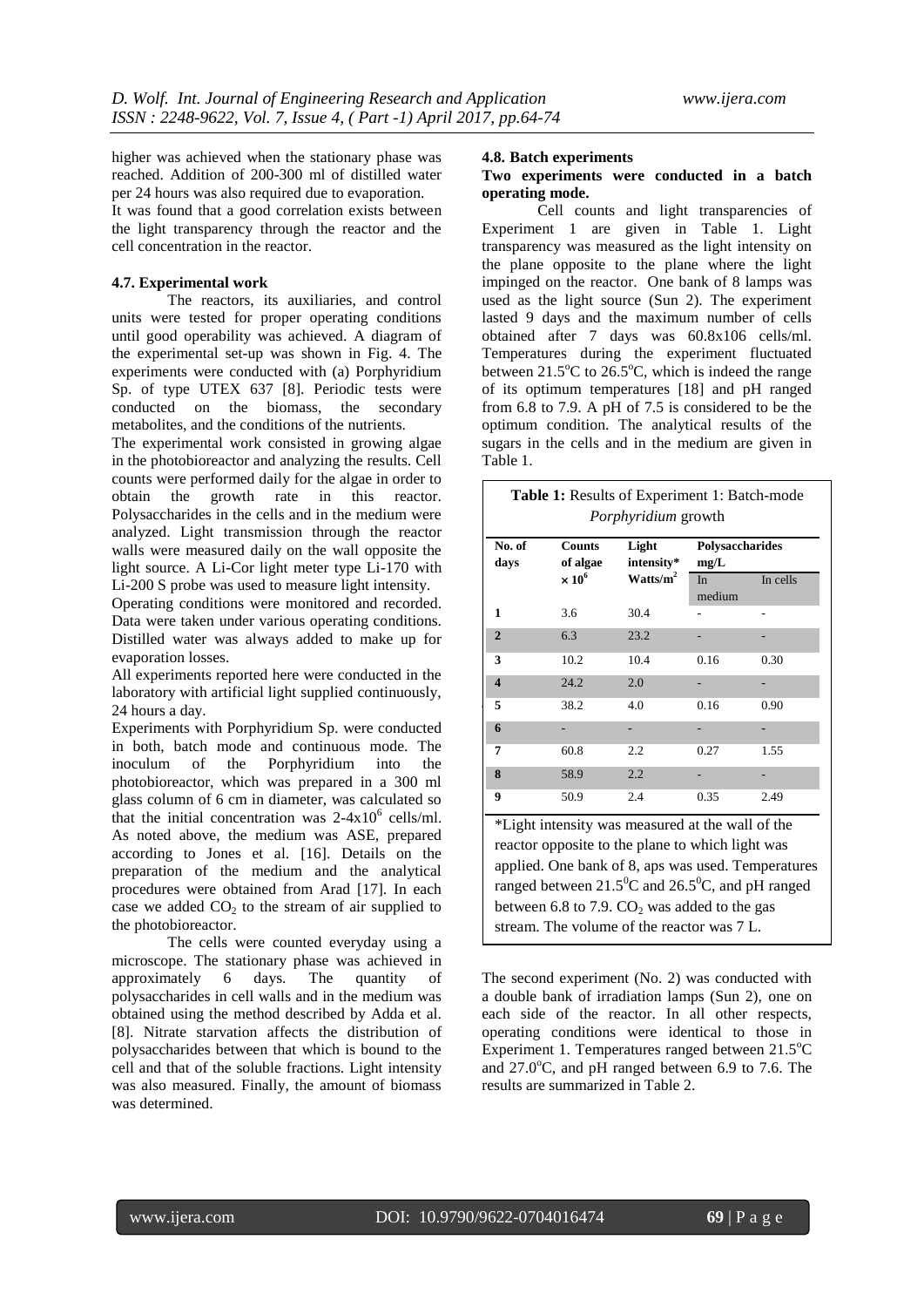| Table 2: Results of Experiment 2: Batch-mode<br>Porphyridium growth.                                                                       |                           |                      |                         |          |  |  |  |
|--------------------------------------------------------------------------------------------------------------------------------------------|---------------------------|----------------------|-------------------------|----------|--|--|--|
| No. of<br>days                                                                                                                             | <b>Counts</b><br>of algae | Light<br>intensity*  | Polysaccharides<br>mg/L |          |  |  |  |
|                                                                                                                                            | $\times 10^6$             | Watts/m <sup>2</sup> |                         | In cells |  |  |  |
| 1                                                                                                                                          | 2.1                       | 52.0                 | 0.07                    | 0.24     |  |  |  |
| $\overline{2}$                                                                                                                             | 4.6                       | 48.0                 |                         |          |  |  |  |
| 3                                                                                                                                          | 18.4                      | 37.2                 | 0.11                    | 0.26     |  |  |  |
| $\overline{\mathbf{4}}$                                                                                                                    |                           |                      |                         |          |  |  |  |
| 5                                                                                                                                          | 48.4                      | 10.5                 | 0.03                    | 0.60     |  |  |  |
| 6                                                                                                                                          | 68.9                      | 5.6                  |                         |          |  |  |  |
| 7                                                                                                                                          | 58.2                      | 5.0                  | 0.11                    | 2.93     |  |  |  |
| 8                                                                                                                                          | 67.5                      | 5.0                  | 0.23                    | 3.82     |  |  |  |
| *Double light. Temperatures ranged between $21.5^{\circ}$ C and<br>27.0 <sup>o</sup> C, and pH ranged between 6.9 to 7.9. $CO_2$ was added |                           |                      |                         |          |  |  |  |

to the gas stream. The volume of the reactor was 7 L.

#### **4.9. Continuous mode 4.19 Continuous mode**

Three experiments were conducted in a continuous operating mode. Experiment 3 was conducted with a double bank of light (Sun 2) and in a continuous mode. In this mode a certain amount of medium and the cells it contained was removed, daily and fresh medium was added to the reactor. Temperatures ranged between  $24.0^{\circ}$ C and  $29.0^{\circ}$ C, and pH ranged between 6.7 to 7.3.The results obtained are summarized in Table 3.

It is evident that a very high concentration of cells was achieved for quite some time. However, polysaccharide concentrations were much lower than those obtained in the batch-mode experiments.

Experiment 4 was conducted with the same operating conditions as experiment 3, with the exception of only using one bank of lights with double intensity (Sun 3). Temperatures ranged between  $23.0^{\circ}$ C and  $29.5^{\circ}$ C, and pH ranged between 7.1 to 7.5. Results are summarized in Table 4.

Experiment 5 was conducted using regular light (Sun 2). Temperatures ranged between  $21.0^{\circ}$ C and  $28.5^{\circ}$ C, and pH ranged from 6.5 to 7.4. Results are given in Table 5.

## **V. MIXING AND GAS HOLDUP**

Mixing conditions and gas holdup for REC1 were studied. The mixing aspect involved flow rates in the downcomers, and time of dispersion in the reactor. Flow rates were obtained by measuring the time required for a small plastic ball to pass through the downcomer. Dispersion time was obtained by measuring light transparency at three sites on the reactor wall between the injection of a colored tracer and until a constant reading was obtained. Liquid velocity in the downcomer was

found to be in the range of 10-20 cm/sec for a superficial gas velocity in the riser between 30 and 300 cm/sec.

An approximate equation for the superficial gas velocity  $V_{sa}$  in the riser and the liquid velocity in the downcomer  $V_{d1}$  is:  $V_{dl} = 3.36 \text{ xV}_{sa} 0.315$ 

$$
XV_{sa}U.313 \tag{1}
$$

Typical example of the dispersion time can be seen in Fig. 6.



After approximately 250 sec, the system was uniform and light transmission at all sites was constant. Light transmission at these sites differed because the basic transmission at each differed due to non-uniformity of the material of the reactor's construction. Dispersion time is a function of the superficial gas velocity in the riser Vsa and it drops as Vsa increases, as shown in Figure 7.

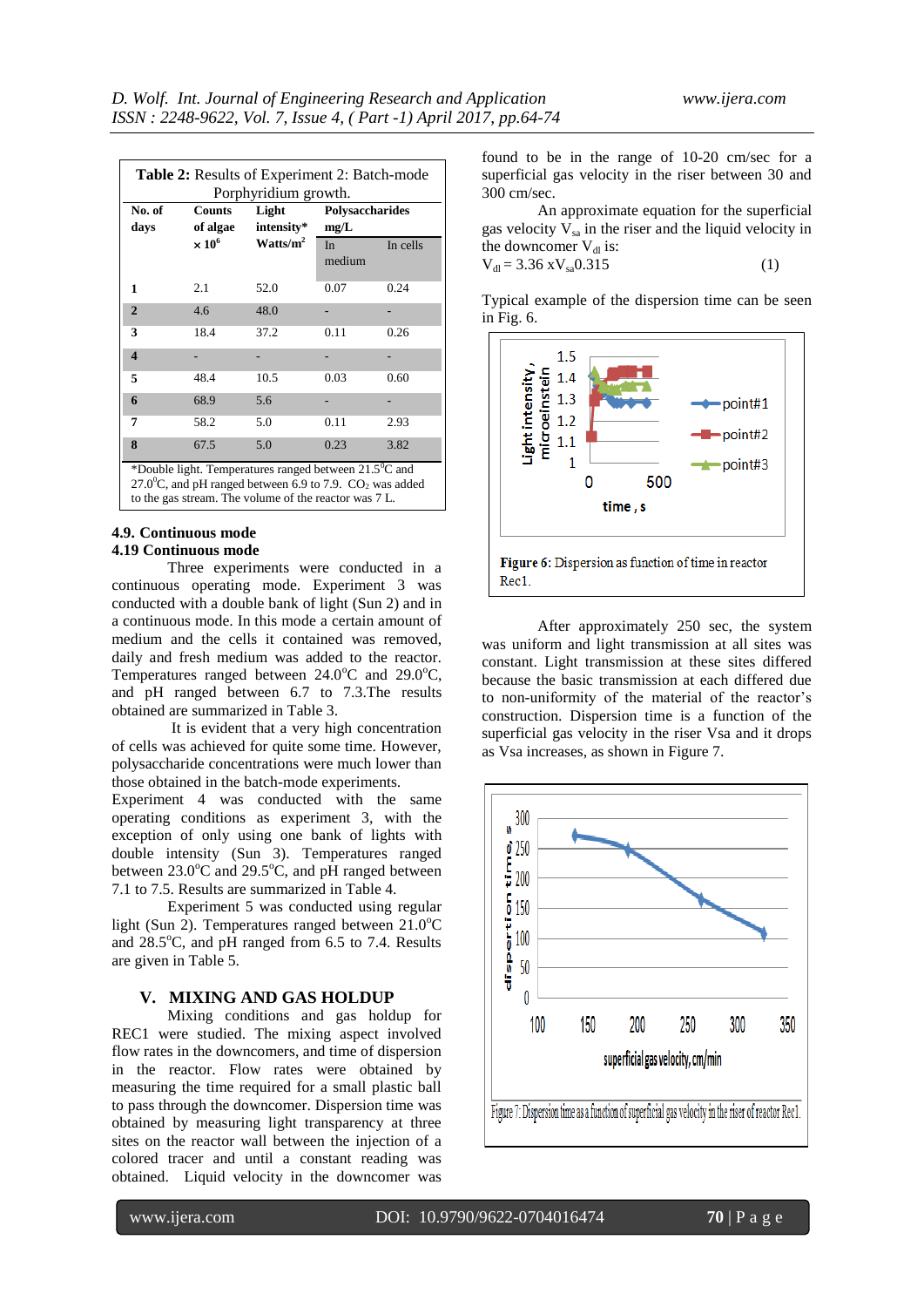| No. of days    | Counts of algae $\times 10^6$ |                        | <b>Medium</b><br>changed, L. | Light intensity* Watts/ $m^2$ |     | Polysaccharides mg/L |          |
|----------------|-------------------------------|------------------------|------------------------------|-------------------------------|-----|----------------------|----------|
|                | Before product<br>taken       | After product<br>taken |                              |                               |     | In medium            | In cells |
| 1              | 2.3                           |                        |                              | 70.0                          |     |                      |          |
| $\overline{2}$ | 4.0                           |                        |                              | 58.0                          |     | 0.13                 | 0.26     |
| 3              | 17.2                          |                        |                              | 25.0                          |     |                      |          |
| 4              | 50.1                          |                        |                              | 7.2                           |     | 0.13                 | 0.26     |
| 5              | 78.9                          |                        |                              | 5.6                           |     |                      |          |
| 6              | 75.6                          | 56.1                   | 2                            | 5.0                           | 7.4 | 0.13                 | 0.28     |
| 7              |                               |                        |                              |                               |     |                      |          |
| 8              | 135.8                         | 102.4                  | $1+0.80*$                    | 4.8                           | 6.0 | 0.26                 | 0.54     |
| 9              | 132.2                         | 97.7                   | $1+0.20$                     | 6.4                           | 7.2 | 0.26                 | 0.54     |
| 10             | 154.4                         | 100.2                  | $1+0.60$                     | 6.6                           | 8.6 | 0.27                 | 0.55     |
| 11             | 134.4                         | 108.3                  | $1+0.40$                     | 7.4                           | 9.0 | 0.26                 | 0.54     |
| 12             | 141.5                         | 112.6                  | $1+0.25$                     | 7.4                           | 9.2 | 0.26                 | 0.53     |
| 13             | 147.2                         | 90.7                   | $2+0.20$                     | 6.2                           | 9.2 | 0.26                 | 0.53     |
| 14             |                               |                        |                              |                               |     |                      |          |
| 15             | 125.0                         | 104.1                  | $1+0.20$                     | 5.8                           | 6.4 | 0.26                 | 0.54     |
| 16             | 105.5                         | 67.9                   | $1+0.350$                    | 5.8                           | 6.8 | 0.26                 | 0.54     |
| 17             | 123.5                         | 69.4                   | $1+0.20$                     | 5.8                           | 6.8 | 0.26                 | 0.54     |
| 18             | 89.8                          | 63.6                   | $2+0.10$                     | 3.8                           | 8.0 | 0.26                 | 0.53     |

\*\*Double light. Temperatures ranged between 24.0 $^{\circ}$ C and 29.0 $^{\circ}$ C, and pH ranged between 6.7 to 7.3

| Table 4: Results of Experiment 4: Continuous-mode Porphyridium growth |                               |                        |                              |                                       |                          |                      |  |  |
|-----------------------------------------------------------------------|-------------------------------|------------------------|------------------------------|---------------------------------------|--------------------------|----------------------|--|--|
| No. of days                                                           | Counts of algae $\times 10^6$ |                        | <b>Medium</b><br>changed, L. | Light intensity* Watts/m <sup>2</sup> |                          | Polysaccharides mg/L |  |  |
|                                                                       | Before product<br>taken       | After product<br>taken |                              |                                       | In medium                | In cells             |  |  |
| 1                                                                     | 1.8                           | ٠                      |                              | 82.0                                  | $\overline{\phantom{a}}$ |                      |  |  |
| $\overline{2}$                                                        | 13.0                          |                        | $0.60**$                     | 56.0                                  | 0.11                     | 0.54                 |  |  |
| 3                                                                     | 19.6                          | ٠                      | 0.90                         | 44.0                                  | $\overline{\phantom{a}}$ |                      |  |  |
| $\overline{\mathbf{4}}$                                               | 14.8                          |                        | 0.70                         | 40.0                                  | 0.24                     | 0.86                 |  |  |
| 5                                                                     | $\overline{\phantom{a}}$      | ٠                      |                              |                                       |                          |                      |  |  |
| 6                                                                     | 44.8                          |                        | 0.90                         | 12.8                                  | 0.23                     | 1.00                 |  |  |
| 7                                                                     | 32.2                          | ٠                      | 0.90                         | 11.2                                  |                          |                      |  |  |
| 8                                                                     | 30.0                          |                        | 0.45                         | 10.0                                  | 0.30                     | 1.88                 |  |  |
| 9                                                                     | 35.8                          |                        | 0.60                         | 9.6                                   | 0.31                     | 2.11                 |  |  |
| 10                                                                    | 32.7                          |                        | 0.40                         | 7.0                                   |                          | $-2.88$              |  |  |
| 11                                                                    | 51.7                          | ۰                      | 0.20                         | 5.4                                   | 0.93                     | 3.34                 |  |  |
| 12                                                                    |                               |                        |                              |                                       |                          |                      |  |  |
| 13                                                                    | 66.6                          | 43.6                   | $2+0.88$                     | 11.8<br>7.6                           | 1.43                     | 5.50                 |  |  |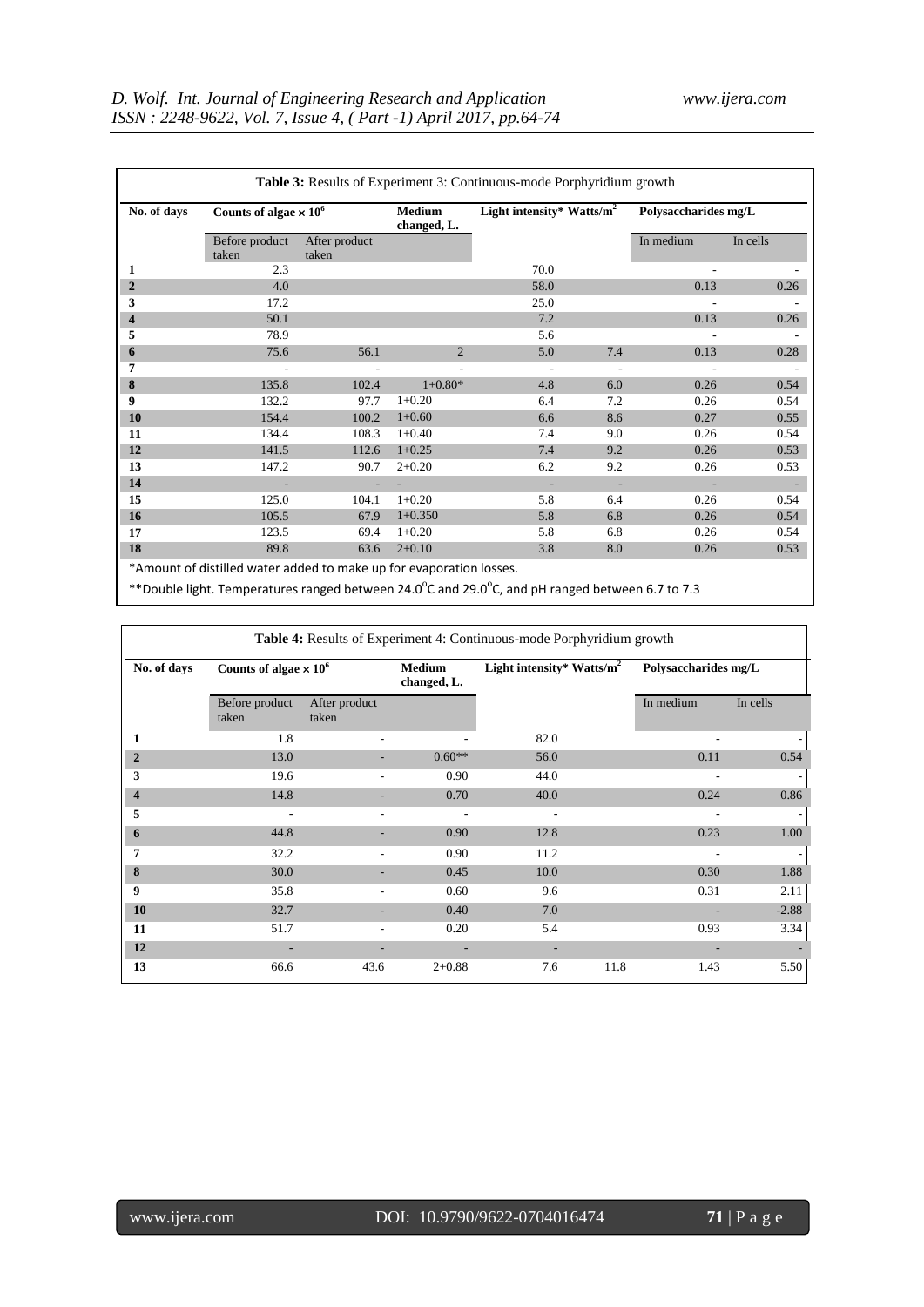|                         |                                   |                           |                                 | Table 5: Results of Experiment 5: Continuous-mode Porphyridium growth |                          |                          |          |
|-------------------------|-----------------------------------|---------------------------|---------------------------------|-----------------------------------------------------------------------|--------------------------|--------------------------|----------|
| No. of<br>days          | Counts of algae $\times 10^6$     |                           | <b>Medium</b><br>changed,<br>L. | Light intensity*<br>Watts/ $m^2$                                      |                          | Polysaccharides mg/L     |          |
|                         | <b>Before</b><br>product<br>taken | After<br>product<br>taken |                                 |                                                                       |                          | In medium                | In cells |
| 1                       | 1.5                               |                           |                                 | 80.0                                                                  |                          |                          |          |
| $\overline{2}$          | 1.4                               |                           |                                 | 76.0                                                                  |                          |                          |          |
| 3                       | 12.1                              | $\overline{\phantom{0}}$  | 0.70                            | 52.0                                                                  |                          | 0.15                     | 0.57     |
| $\overline{\mathbf{4}}$ | $\overline{a}$                    |                           |                                 |                                                                       |                          |                          |          |
| 5                       | 60.4                              | -                         | 0.55                            | 8.2                                                                   |                          | 0.16                     | 1.06     |
| 6                       | 61.9                              |                           | 1.00                            | 7.0                                                                   |                          |                          |          |
| 7                       | 41.0                              | -                         | 0.55                            | 7.2                                                                   |                          | 0.27                     | 2.6      |
| 8                       | 48.0                              | 28.8                      | $2 + 0$                         | 7.2                                                                   | 10.2                     |                          |          |
| 9                       | 84.7                              | 54.4                      | $2+0.55$                        | 8.0                                                                   | 10.6                     | 1.14                     | 3.09     |
| 10                      | 99.4                              | 44.3                      | $2 + 0.70$                      | 7.2                                                                   | 11.2                     | 1.01                     | 4.53     |
| 11                      |                                   | $\blacksquare$            |                                 | $\overline{a}$                                                        | $\sim$                   | $\overline{\phantom{a}}$ |          |
| 12                      | 114.4                             | 105.4                     | $2+0.45$                        | 6.4                                                                   | 10.0                     | 1.08                     | 3.15     |
| 13                      | 116.0                             | 102.2                     | $2+0.40$                        | 6.4                                                                   | 7.0                      | 1.32                     | 2.77     |
| 14                      | 100.4                             | 40.4                      | $2+0.55$                        | 7.6                                                                   | 10.4                     | 1.16                     | 2.55     |
| 15                      | 85.4                              | 63.7                      | $3+0$                           | 6.4                                                                   | 10.2                     | 0.81                     | 2.15     |
| 16                      | 68.6                              |                           | 0.60                            | 6.6                                                                   | ÷.                       | 0.82                     | 1.81     |
| 17                      | 76.9                              | 39.0                      | $3+0.30$                        | 5.2                                                                   | 8.0                      | 1.07                     | 2.62     |
| 18                      |                                   |                           |                                 |                                                                       |                          |                          |          |
| 19                      | 129.2                             |                           |                                 | 6.0                                                                   | $\overline{\phantom{a}}$ | 1.03                     | 2.71     |

\* Regular light

\*\*Amount of distilled water added to make up for evaporation losses.

Temperatures ranged between 23-29 °C



An analysis of the results using the Wolf and Resnick model [19] shows a significant lag in the response with  $\varepsilon = 0.5$  and  $\eta = 1.5$ . The flow rates in the downcomer are not different in batch mode and continuous mode operation. The holdup of gas in the reactor was measured by a step change in the gas supply and by measuring the difference in the liquid level with and without the flow of air. The holdup as a function of superficial gas velocity is seen in Figure 9.



gas velocity in reactor Rec1.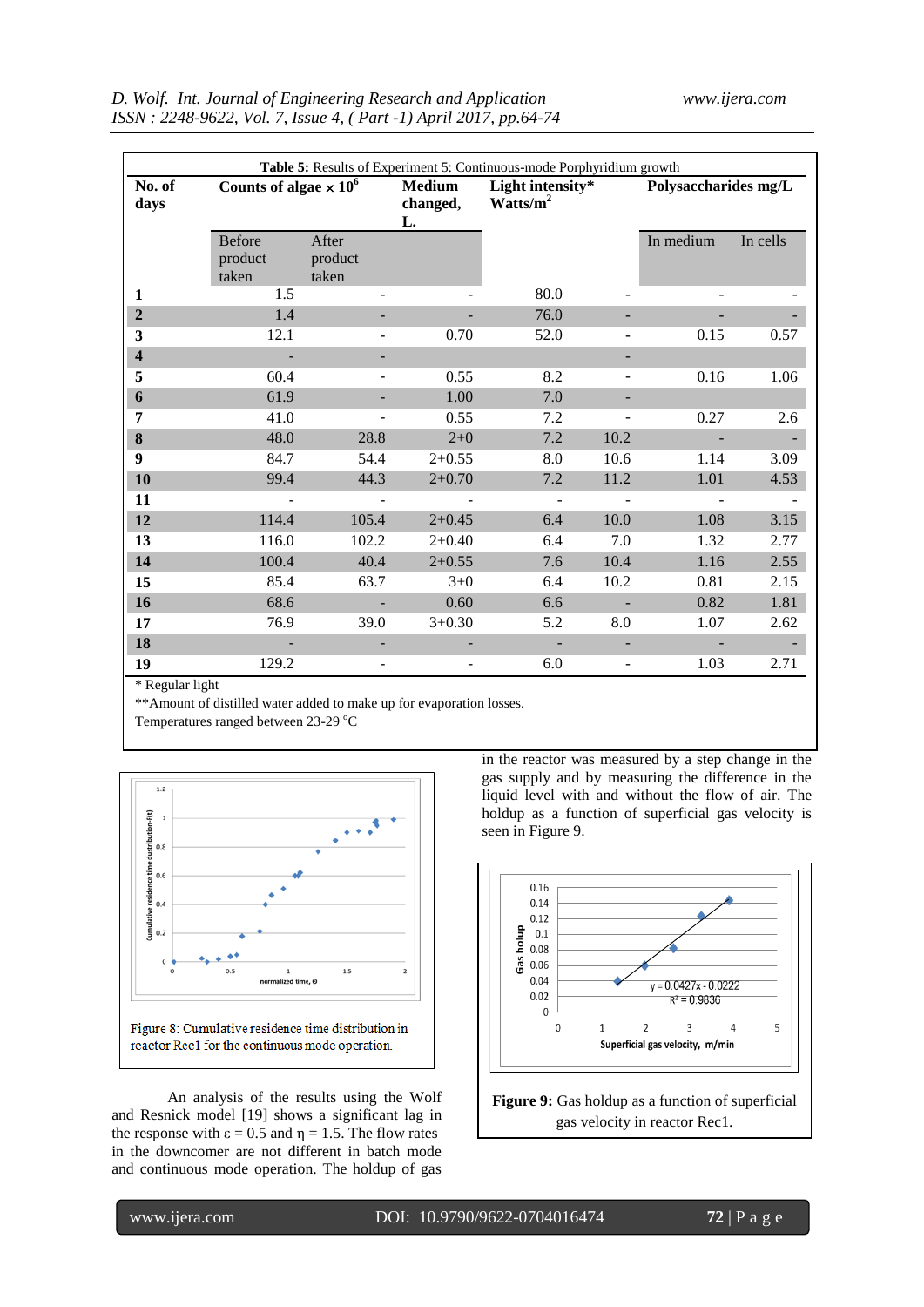### **VI. CONCLUSIONS**

The multi-channel airlift reactor that we described and tested proved its applicability as an efficient photobioreactor. Therefore future studies are warranted on reactor performance and optimization of the reactor design, on such aspects as dimensions of channels and the reactor itself, number of risers and downcomers, gas flow rates, and liquid recirculation rates. Several problems remain to be resolved such as the frequent contamination of the Porphyridium and foam formation when polysaccharides are produced.

To obtain engineering specifications for the design, the scale-up, and the economic analysis of such a unit operation, the system should be tested outdoors, in real operating conditions of solar radiation, normal and controlled weather conditions, and on a pilot scale. This type of photobioreactor is attractive and industrially promising in view of its good mixing, enhanced mass transfer of  $CO<sub>2</sub>$  into the liquid, efficient removal of excess oxygen produced during photosynthesis, low shear rates achieved with the airlift principle, high efficiency of radiation absorption due to the narrow channels in the photobioreactor, the high ratio of exposed surface area to reactor volume, and the advantages of a closed system.

#### **ACKNOWLEDGEMENTS**

We express our sincere thanks to the Ministry of Science for the financial support of this R&D project. We also wish to thank Engineers S. Glazer and Z. Ben Shaul for in performing the experimental work. The assistance of the students, M. Zedaka, A. Avigdor, E. Eshel and I Danon is greatly appreciated. Special thanks are extended to Prof. S. Arad and Prof, J. Merchuk.

#### **REFERENCES**

- [1]. F. Kargi, & M. Z. Rosenberg, Plant cell bioreactors: Present status and future trends. *Biotechnology Progress, 3*, 1987, 1-8.
- [2]. S. Arad (Malis), Biochemical from unicellular red algae. International Industrial *Biotechnology, June-July*, 1987, 281-284.
- [3]. A. Richmond, *A prerequisite for industrial microalgae culture efficient utilization of solar irradiance*. In T. Stadler, J.C., Mollion, M. Verdus, Y. Karamoanos, H. Morvan and D. Christain (Eds.), *Algal Biotechnology* Essex UK (Elsevier Applied Science 1988).
- [4]. M. Ali Bahadar, Bilal Khan Progress in energy from microalgae: A review, Renewable and Sustainable *Energy Review, 27*, 2013, 128-140.
- [5]. M. Y. Cohen, & S. Arad (MAlis), A closed system for outdoor alga cultivation. Presented

at the *International Conference of the Society of Applied Algology, Jan 28-Feb 2*, 1989, Tiberias, Israel.

- [6]. S. Arad, (Malis), O. Freidman (Dahan), & A. Rorem, Effect of nitrogen on polysaccharide production in a Porphyridium Sp. *Applied and Environmental Microbiology, 54*,1988, 2411- 2411.
- [7]. B. Fermandes , A. Mota, A. Ferreira, G. Dragone, J. A. Teixeira, A. A. Vicente, Characterization a slip cylinder airlift photobioreactor for efficient microalgae cultivation, *Chem. Eng. Sci. 117*,2014, 445- 454.
- [8]. S. Arad (Malis), M. Adda, & D. Cohen, The potential of production of sulfated polysaccharides from Porphyridium. *Plant and Soil, 89*, 1985, 117-127.
- [9]. M. Adda, J.C. Merchuk, & S. Arad (Malis), Effects of nitrate on growth and production of cell-wall polysaccharide by the unicellular red alga Porphyridium. *Biomass, 10*, 1986, 131- 40.
- [10]. D. B. Anderson, &D. E. Eakin, A process for the production of polysaccharides from microalgae. *Biotechnology and Bioengineering Symposium, 5*, 1985, 533-547.
- [11]. J. C. Goldman, Outdoor alga mass cultures I. Applications. *Water Research, 13(1)* '(1979).
- [12]. C. Fuentes-Grunewald, C. Bayliss, M. Zanain, C. Pooley, M. Scolamacchia, A. Silkina, Evaluation of batch and semi continuous culture of Porphyridium purpureum in a photobioreactor in high latitudes using Fourier Transform Infrared spectroscopy for monitoring biomass composition and metabolites production, *Bioresource Technology 189,* 2015, 357-363.
- [13]. J. C. Merchuk, M. H. Siegel, Air-life reactors in chemical and biological technology. Journal of Chemical *Technology & Biotechnology, 41,* 1988, 105-120.
- [14]. M. Y. Chisti, *Air-lift reactor* (New York: Elsevier 1989).
- [15]. A. Ben-Amotz, & M. Avron, *The biotechnology of mass culturing Dunaliella for products of commercial interest*. In R.C.Cresswell, T.A.V. Rees and N. Shah (Eds.), *Algal and Cyanobacterial Biotechnology* (pp. 90-114). (Longman Scientific and Technical Press, London 1989).
- [16]. R. F. Jones, H. L. Speer, & W. Kury, Studies on the growth of the red algae *Porphyridium Cruentum. Physiologia Plantarum*, 16, 1963, 636.